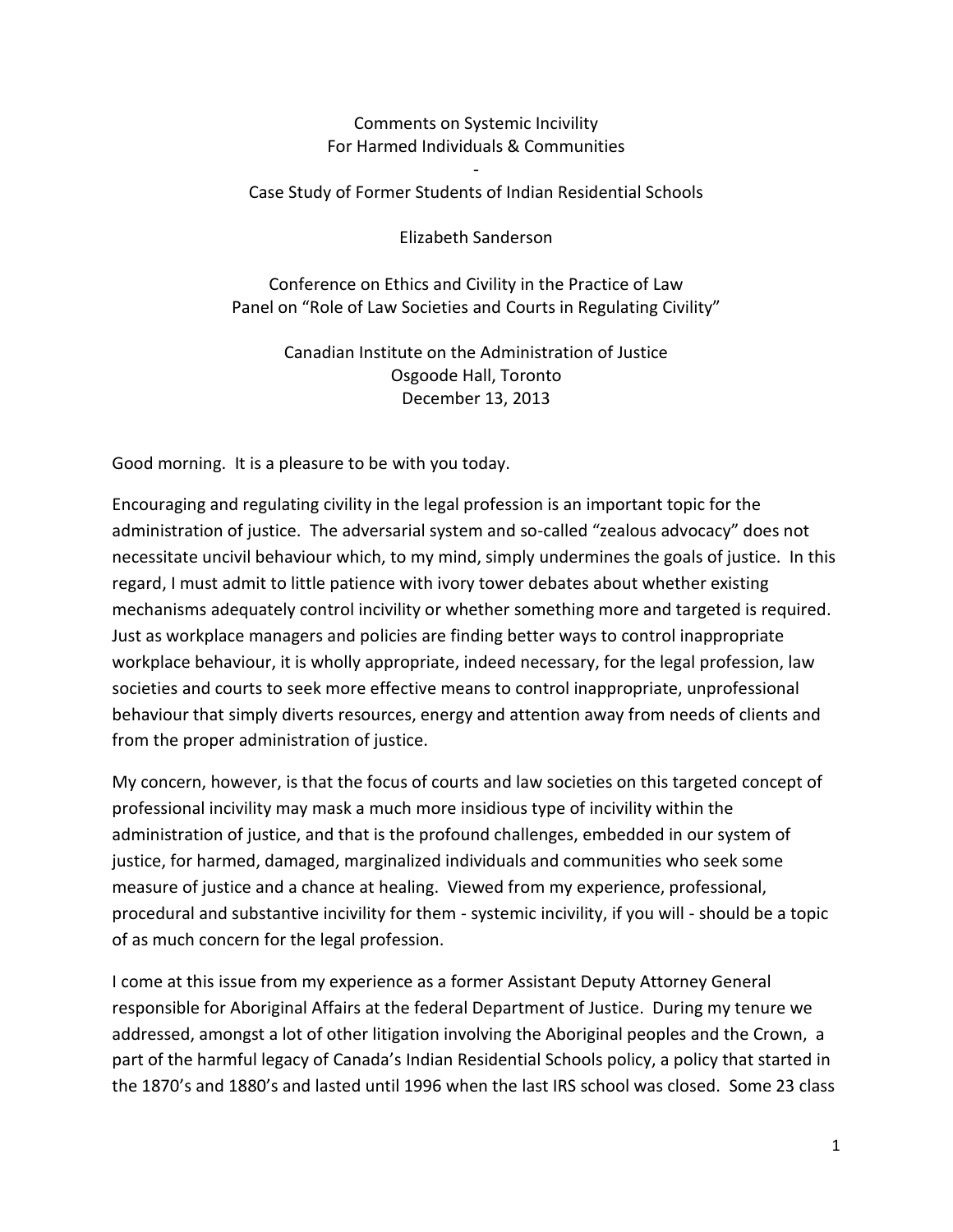actions were ultimately settled in 2007. While the level and magnitude of the IRS cases may be unique – mass Torts, if you will - many of the lessons they provide about systemic incivility within the adversarial system may apply equally to other contexts involving harmed, vulnerable and marginalized Canadians - the disabled, refugees, the systemically poor, for instance.

Let me draw out only a few of the lessons that I took away from my conversations with former students and their counsel across the country and from my experience in Ottawa as the official who would review case after case seeking settlement approval.

I come at this in 3 ways: 1. professional, 2. substantive and 3. procedural incivility.

1. Professional Incivility: By this term, I mean incivility by members of the legal profession towards former IRS students.

To be clear, some plaintiff counsel were both highly professional and sensitive in dealing with individual former students who had been seriously harmed by their IRS experience. Some lawyers were undeniably heroic in their efforts to bring justice to former students.

Other counsel were not. Indeed, former students were often vulnerable to counsel who saw them as investments, money grabs with the Crown footing the bill, rather than wounded human beings, tragically maltreated by long-standing Crown policy and Church conduct - a part of First Nations, Inuit and Metis history within Canada, "a long history of grievances and misunderstanding" as Mr Justice Binnie understated in *Mikisew Cree First Nation v. Canada (Minister of Canadian Heritage).*<sup>1</sup> During my tenure as ADAG I heard about many circumstances of conduct unbecoming a solicitor and grossly uncivil counsel behaviour towards the most vulnerable of Canada's most vulnerable.

Moreover, from what I heard, such counsel who failed to comprehend the depth and harm of this tragedy and who failed to treat former students appropriately were not limited to counsel for any one party, whether plaintiff, church or the Crown.

The case of Tony Merchant is a reported example. In his case, two former students laid complaints against Mr. Merchant, as a result of his letters sent to reserve communities soliciting business from former students. In 2000, Mr Merchant was found guilty of conduct unbecoming a solicitor and disciplined by the Law Society of Saskatchewan, a decision confirmed by a majority of the Saskatchewan Court of Appeal.<sup>2</sup>

 $\overline{\phantom{a}}$ 

<sup>1</sup> 2005 SCC 69, para.1

<sup>2</sup> *Law Society of Saskatchewan v. Merchant* [2000] L.S.D.D. No. 24, upheld (2/1) in [2002]S.J. No. 288, 2002 SKCA 60. It is also worth noting that Mr. Merchant was subsequently disciplined by the Law Society of Saskatchewan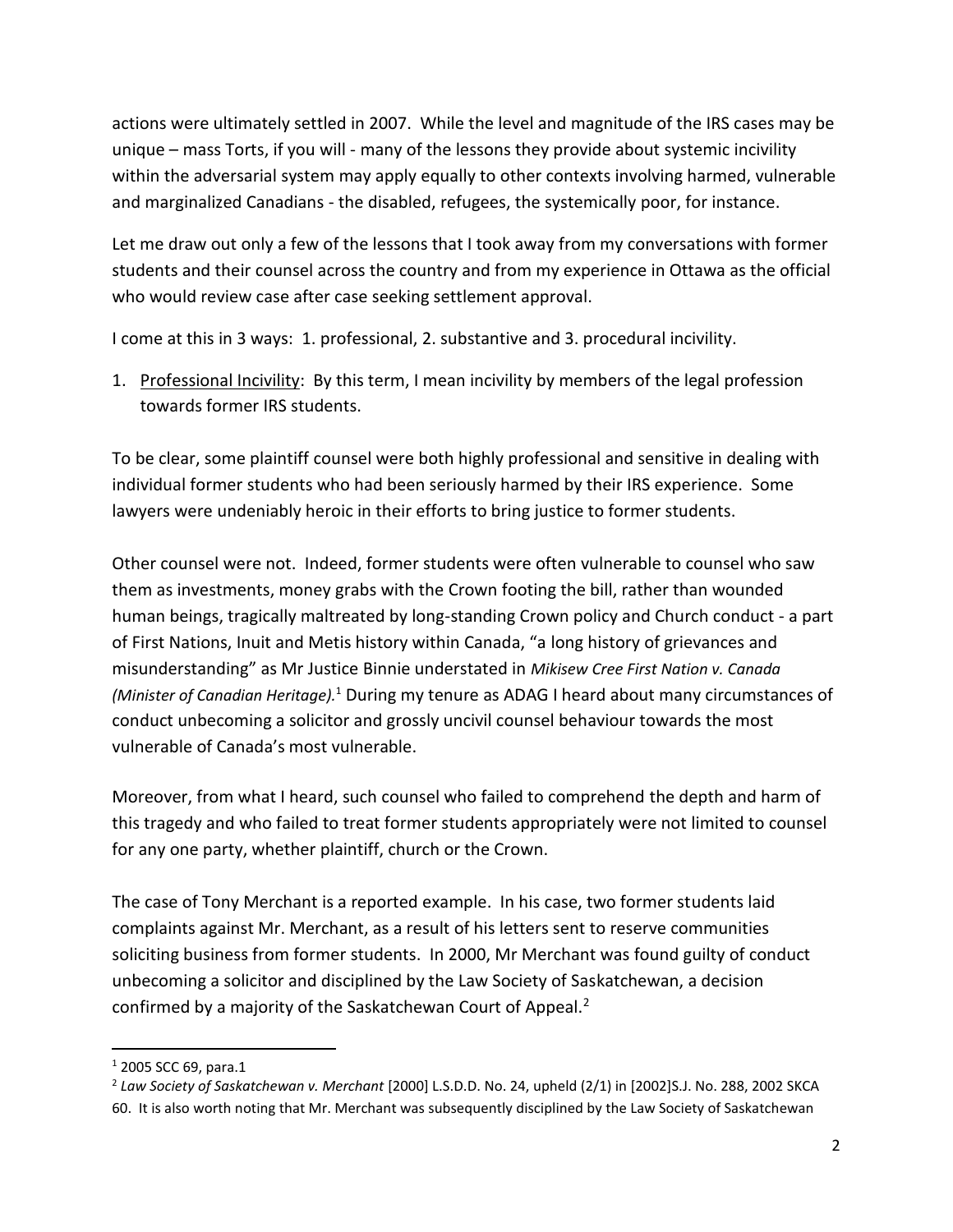I note that while the Saskatchewan Law Society reprimand, fine (\$5,000) and costs (\$10,000) in the 2000 complaint were considered "severe" by the Saskatchewan Court of Appeal, Mr. Merchant went on to earn a minimum of \$25 million<sup>3</sup> in the subsequent class action settlement while former students would receive on average a mere \$19,000 Common Experience Payment and \$114, 000 in individual assessment, where eligible, for serious physical and sexual abuse.

Obviously unequal. Systemic incivility?

 $\overline{a}$ 

Apparently early in his mandate in the late 1990's, the then National Chief, Phil Fontaine wrote to all law societies and bar associations "begging them to rein in their more aggressive colleagues".<sup>4</sup> Ultimately law Societies and CBA attempted to constrain the negative conduct by members of the bar towards former students. For example:

- Law Society of Saskatchewan rule 1602(1) (added in 1999): "No member shall initiate contact with a prospective client who is in a weakened state for the purposes of soliciting the prospective client's legal work except by mail or advertisement"
- CBA Resolutions (2000 & 2007): "Lawyers should not initiate communications with individual survivors of Aboriginal residential schools to solicit them as clients or inquire as to whether they were sexually assaulted" and "lawyers should not accept retainers until they have met in person with the client, whenever reasonably possible" endorsed by Yukon, North West Territories and Law Society of Upper Canada
- LSUC Guidelines for Lawyers Acting in Aboriginal Residential Schools Cases (adopted in 2003, amended in 2012).<sup>5</sup>

following a decision by the Saskatchewan Court of Appeal that he had breached a court order for having "counselled and/or assisted his client to act in defiance of a court order" after he refused to follow a court order that required him to pay his clients IRS claim payment into court to secure child support obligations. [2008] S.J. No. 623, 2008 SKCA 128, Leave to appeal refused: [2008] S.S.C.A. No. 538.

<sup>3</sup> See art. 13.08 and sch. V, art. 4 "that amount shall in no event be more than \$40, million or less than \$25, million" in the IRS Settlement Agreement which can be found at [http://www.residentialschoolsettlement.ca/settlement.html.](http://www.residentialschoolsettlement.ca/settlement.html) 

<sup>4</sup> Reported in Jonathon Gatehouse "White man's windfall: The biggest winner in the residential schools settlement is not a native. He's a lawyer named Tony Merchant, and his firm's take could hit \$100 million. No wonder he has so many critics" (Maclean's, September 4, 2006) at http://www.macleans.ca/article.jsp?content=20060911\_133025\_133025

<sup>5</sup> Referred to in Woolley, Alice et al, Lawyers' Ethics and Professional Regulation 2<sup>nd</sup> (Markham, Ontario: LexisNexis, 2012)at pages 138-139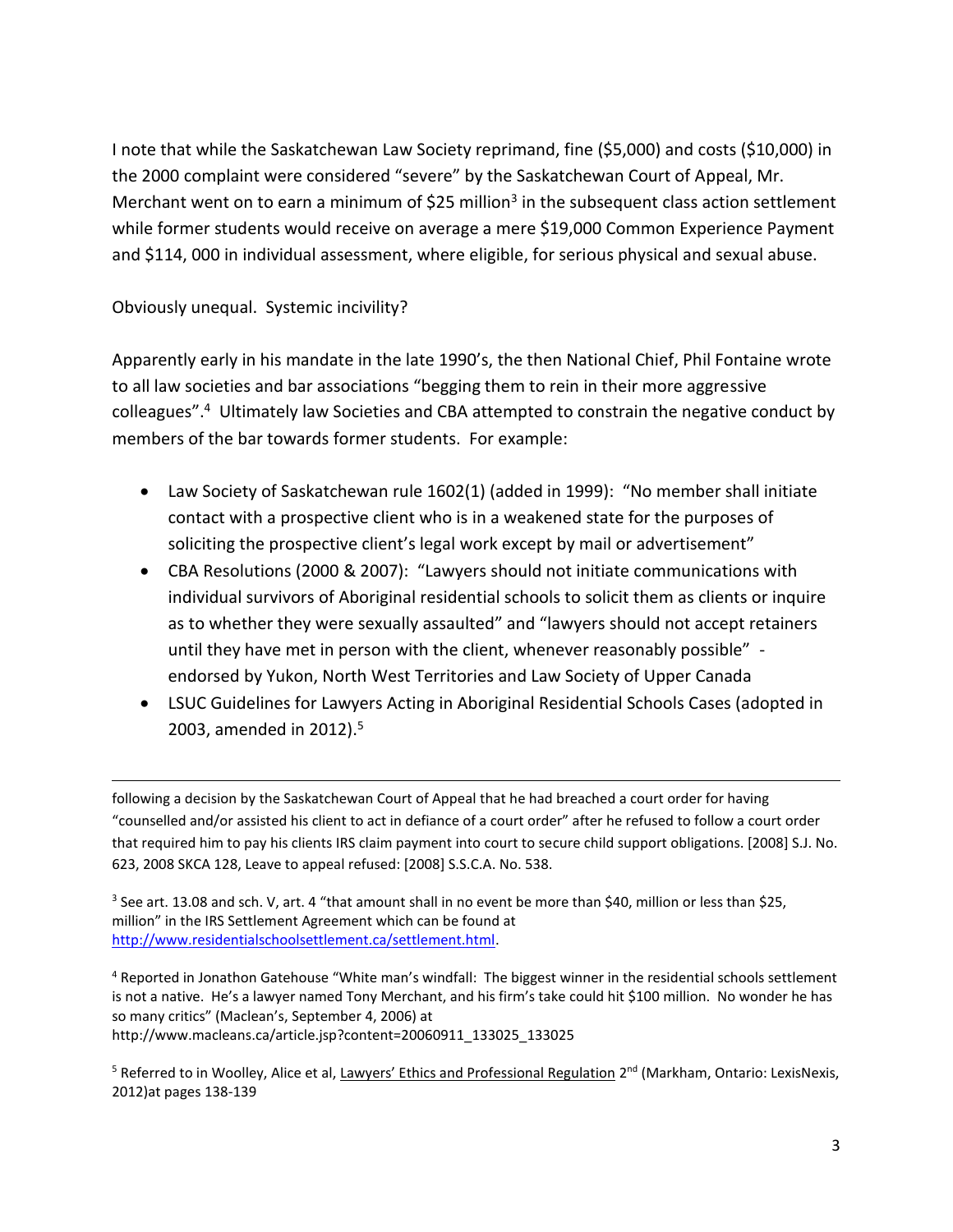The questions now are: How effective have these directives been and does the profession need to do more? Is the profession complacent that this form of professional incivility is fixed?

## 2. Substantive Incivility:

In large measure, legal principles developed in typical torts cases are ill-equipped to deal with the level and core nature of these mass torts. The original and central harm - the children's forced removal from their parents, families and communities on a massive scale - was apparently legal under the *Indian Act*.<sup>6</sup> Based on what I heard from former students and their counsel, and on what I read in documents from our counsel seeking a settlement mandate, the core harm was both individual and collective in nature, and stemmed from the legal removal of the children from their parents, families and their communities. Neither the harm to the children nor to the communities from their removal to these schools could be redressed in Canadian law, at least not as the courts were interpreting it. All across Canada I heard from former students and counsel about the hurt they felt on the day they were forced to leave their homes and communities, the moment they were taken from distraught parents, the long whistle as the train pulled out of the station, the ride in the back of the truck as the community disappeared into the distance. Even when the children were taken to schools without known sexual predators or bullying supervisors, these memories of loss, hurt and longing still haunt them today. And what of the loss of language and culture to the communities and individuals?

To achieve any form of justice, former students harmed by the IRS experience had to hang their legal hat on some sort of tort cause of action:

- intentional tort of battery ranging from physical abuse, such as a strapping beyond the standards of the day, to the most egregious forms of sexual battery of a kind that most Canadians would fail to comprehend;
- wrongful confinement, such as locking a child, after a failed attempt to return to his home community, in a reed cage in middle of a school hall for all the children to see; and of course
- Negligence and vicarious liability.

 $\overline{a}$ 

And yet, courts, including the SCC, did not always grasp the enormity and unique context of the IRS experience, and often failed to grant former students the justice they were seeking. Clearly, some judicial decisions did support individual plaintiffs' claims in these mass torts,<sup>7</sup> but this

<sup>6</sup> See sections 114 *et seq.* of the *Indian Act*, R.S.C., 1985, c. I-5 and earlier versions*.* 

<sup>7</sup> For instance, the Ontario Court of Appeal decision in *Cloud v. Canada (Attorney General)*, [2004] O.J. 4924, the first certified IRS class action decision; SCC leave to appeal refused [2005] S.C.C.A. No. 50, para 41 ).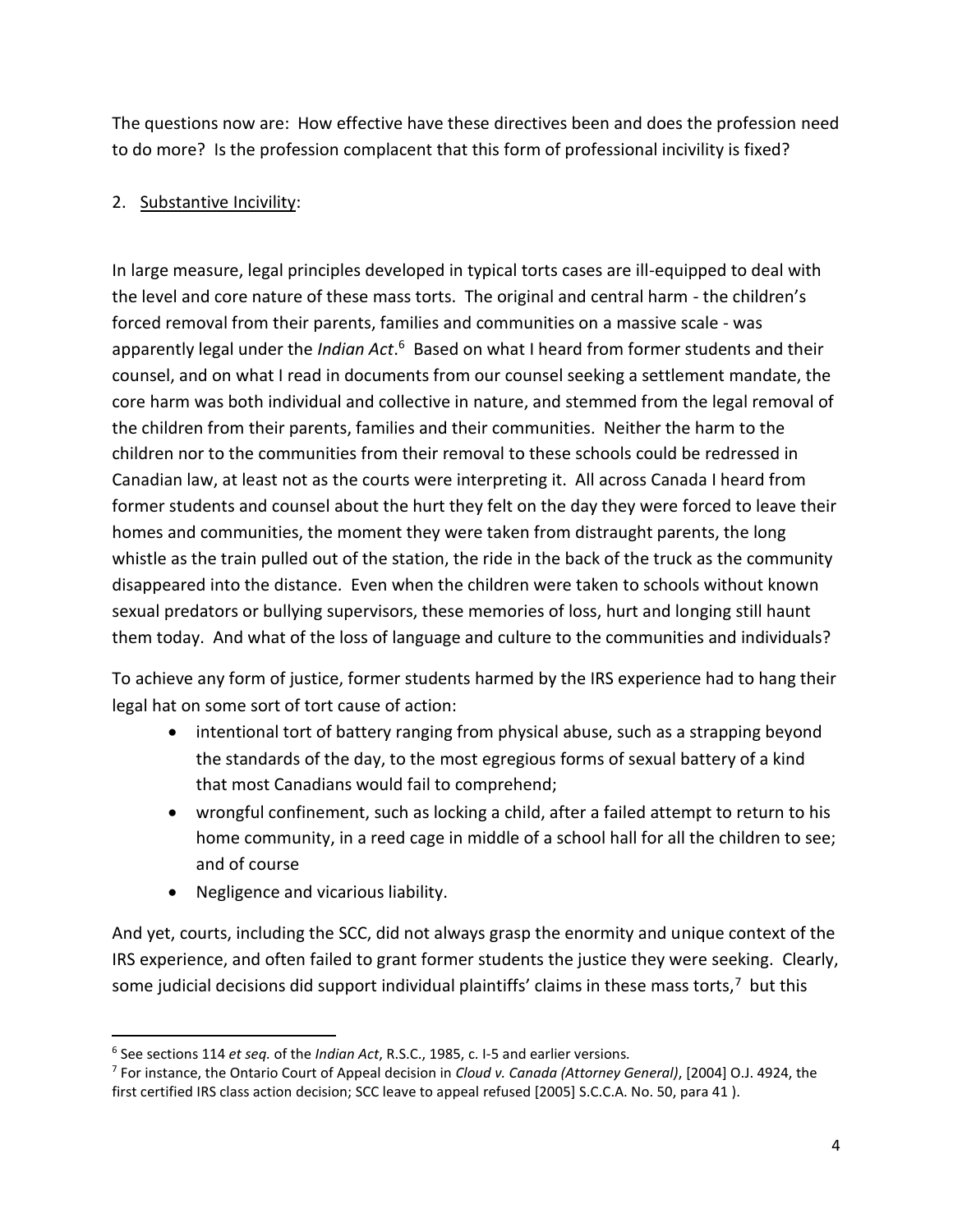was far from invariably so, even where established legal tests could be interpreted to support plaintiffs' claim.<sup>8</sup>

## 3. Procedural/Process Incivility:

In addition, there is procedural incivility, if you will, inherent in usual civil litigation. I see this systemic incivility to IRS claimants, let alone Aboriginal claimants more generally, in at least two ways: delay and the adversarial process itself.

1. Delay:

Many IRS claimants are now seniors ("elders") and many have carried the scars of their removal from family and communities and the harm of their IRS experience for decades. Many died before the harm was acknowledged by the Crown, the Churches and Canadians more generally. And many of their families and communities are obviously still coping today with the negative fall-out from this harmful legacy. Of course, "when access is delayed, justice will be denied."<sup>9</sup>

The resolution of IRS claims speaks in spades to delay in access to justice.

Since 1996, with the release of report of Royal Commission on Aboriginal Peoples (RCAP), Canada and Canadians had the opportunity to be informed about full extent of the IRS harm. In fact some Crown officials and some of the four Churches made some significant efforts in the late 1990's and early 2000's to address the harmful legacy of IRS. In response to RCAP, for instance, the then INAC Minister Jane Stewart made a "Statement of Reconciliation" in 1998. In the late 1990's and early 2000, Crown officials in conjunction with former students and their counsel established a voluntary ADR process for individual claims.

It was not until 2005, however, that the then Government of Canada entered into a political agreement committing to achieve "a broad reconciliation package", which with the

<sup>9</sup> As O'Neil J (Ontario Superior Court of Justice) opined in *R. v. Powley,* [2000] 2 CNLR 233 para.75-76

l 8 For instance in the SCC's 8/1 decision in *E.B. v. Order of the Oblates of Mary Immaculate in the Province of British Columbia***, [2005] 3 S.C.R. 45, 2005,** the majority failed to find in favour of an extremely vulnerable plaintiff on the basis of vicarious liability because the abuse suffered was at the hand of the baker/boatman, not child care workers authorized to be in contact with the child. Only Abella J. pointed to the inherent flexibly of *Bazley/Curry* test for vicarious liability and focussed on the unique context, vulnerability and power imbalance for the children created by these residential schools.

**<sup>&</sup>quot;… Access to justice is fundamental to achieving justice. When access is delayed, justice will be denied**. … While many segments of, and persons in, our society understandably are concerned about a delay in accessing or securing justice, measured over a period of years, **these concerns become all the more serious and alarming when the struggle for justice is measured over decades or generations**…"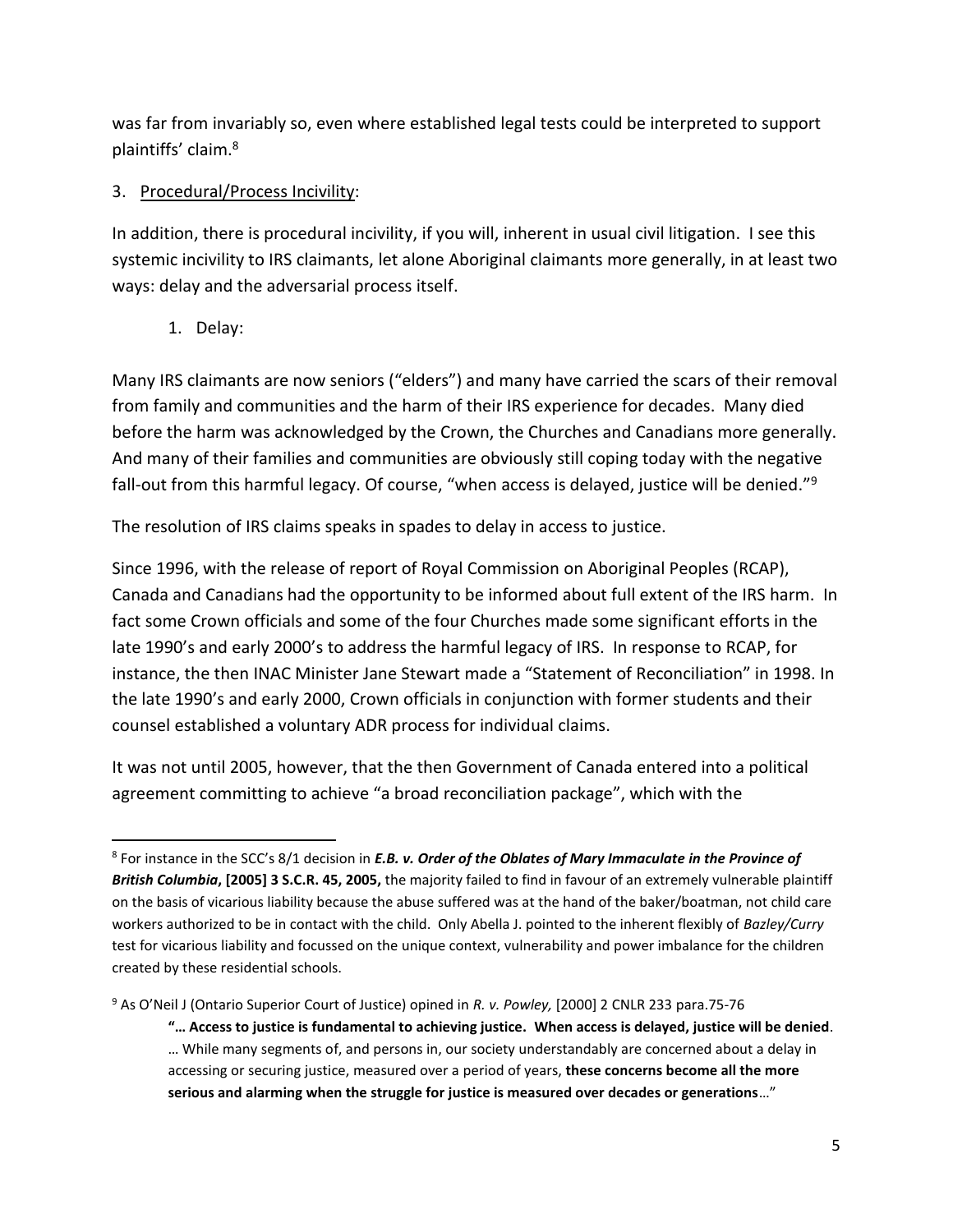appointment of Frank Iacobucci as the federal representative, ultimately led to the November, 2005 Agreement-in-principle. In 2006 the subsequent Government of Canada ratified the final agreement that was approved by courts across Canada. This Agreement is still being implemented and will ultimately cost \$5 Billion plus.

Moreover, it was not until June 11, 2008 that Prime Minister Harper issued the long awaited apology, an executive prerogative that could not be ordered by the courts.

I note in passing that IRS cases are not the only claims by Aboriginal peoples against the Crown that involve considerable delay in resolution.<sup>10</sup> These claims are many and varied. It will take a considerable degree of societal, broad-based support to aggressively resolve them, as was required for the IRS Class Actions Settlement itself.

2. Adversarial procedure:

In addition to delay is the inherent incivility in litigation processes within the adversarial system itself.

Classic pre-trial examinations for discovery and cross-examination at trial are ill suited and insensitive to the reoccurring - or slowly revealed - harm of plaintiffs who have been seriously damaged by their IRS experiences. We used to talk about the need to gently pull back the layers of harm – peeling the onion - to get at facts to justify ("validate") compensation under usual tort principles.

Typical examinations for discovery and cross-examination in a process of "zealous advocacy" can be especially harmful – uncivil - for already damaged individuals and may not, in any event, assist in the truth gathering process. Indeed "E4Ds" and cross-examinations may often shut down the truth gathering function and amount to a further denial of access to some form of justice.

In the late 1990's and early 2000's, Crown officials and some plaintiff and church counsel attempted a more sensitive alternative to traditional "zealous advocacy". The pilot was based on an inquisitorial approach whereby trained adjudicators questioned the claimants to validate the claim. The DR model was faster and less costly than traditional litigation and sought to validate claims of individual abuse in a non-adversarial, sensitive way. The alternate DR model, however, was subject to criticism: still lengthy, complicated by written formality, continued

 $\overline{\phantom{a}}$ 

<sup>10</sup> *Joseph et al v. R. (Hagwilget)* 2008 FC 574 is an example.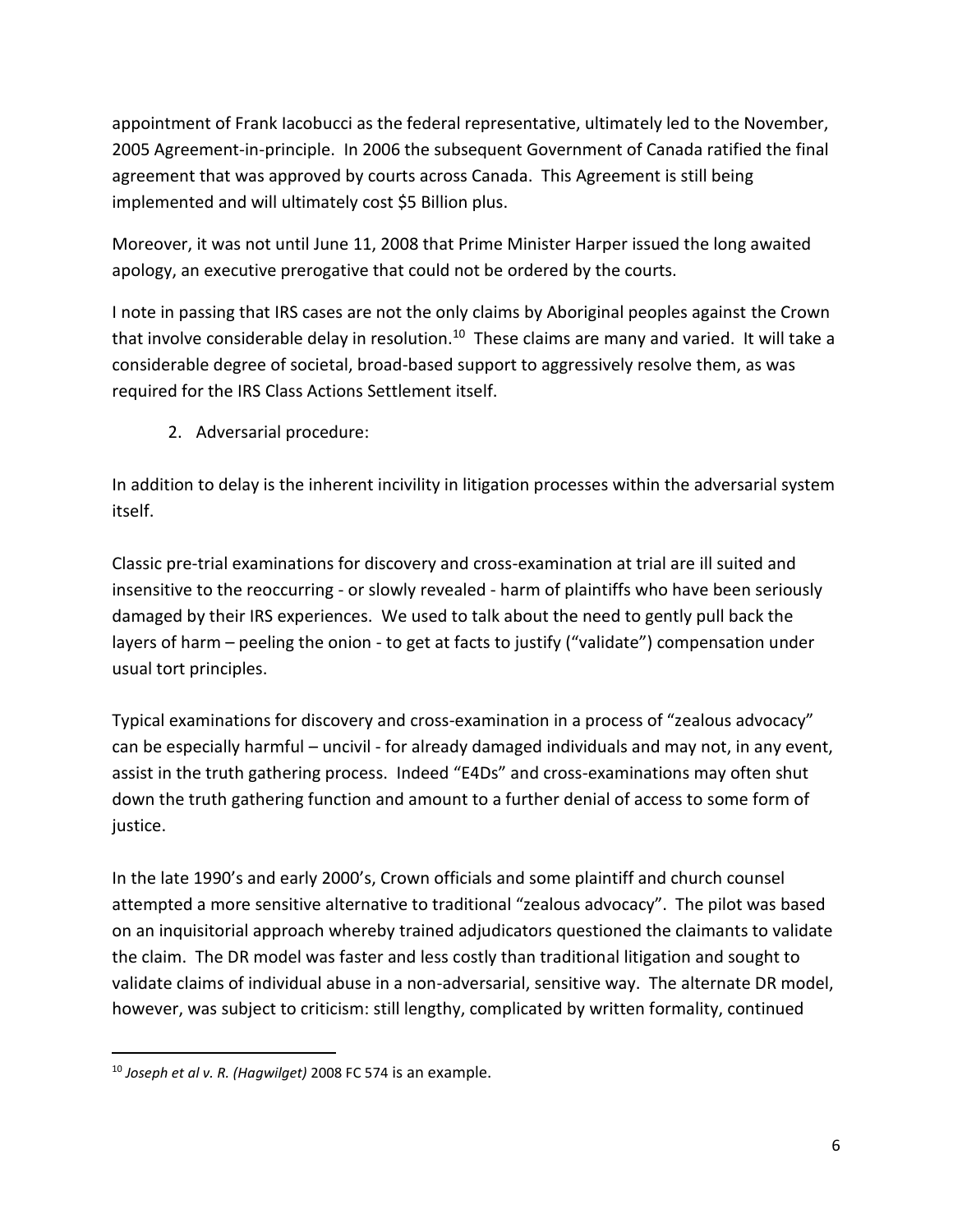constraint of tort law principles, no provision for truth sharing and no compensation for the common experience of removal from family and community, for loss of language and culture, and for collective harms to the communities.<sup>11</sup>

The pervasive impact of inherent incivility within the adversarial system doubtlessly cuts across a broader range of disempowered individuals harmed by abuse and trauma. The residential schools experience, however, stands out because of the magnitude of the harm to Canada's original peoples and communities. The 2007 settlement of some 23 class actions attempted to come to terms with some of the professional, substantive and procedural incivility to Aboriginal individuals and communities. It contains several elements:

- Common Experience Payment,
- Independent assessment process for serious sexual and physical abuse, a process that addressed many of the concerns with the prior DR model, but that still based on a more sensitive inquisitorial/adjudicative process,
- **•** Truth and Reconciliation Commission,
- Health supports and

 $\overline{\phantom{a}}$ 

Liability of church organizations.

The settlement agreement is also an important form of reconciliation amongst Canada, Aboriginal peoples and other Canadians.

However, the 2007 settlement only goes as far as the four corners of the agreement. As the Truth and Reconciliation Commission points out in its interim report, the agreement only directly covers 134 schools and does not cover "day students" who attended residential schools, but did not live at them, and Labrador boarding schools.<sup>12</sup> Since the cases for these individuals and communities continue to work their way through the substantive and procedural challenges of usual litigation, the TRC points out, "the stories of both these groups are yet to be told". From the perspective of these former students excluded from the

<sup>&</sup>lt;sup>11</sup> See Assembly of First Nations Report on Canada's Dispute Resolution Plan to Compensate for Abuses in Indian Residential Schools at

[http://epub.sub.unihamburg.de/epub/volltexte/2009/2889/pdf/Indian\\_Residential\\_Schools\\_Report.pdf](http://epub.sub.unihamburg.de/epub/volltexte/2009/2889/pdf/Indian_Residential_Schools_Report.pdf)

<sup>&</sup>lt;sup>12</sup> Truth and Reconciliation Commission, Interim Report "They Came for the Children" (Dec. 31, 2011), page 1, available a[t http://www.myrobust.com/websites/trcinstitution/index.php.](http://www.myrobust.com/websites/trcinstitution/index.php) At page 3, the TRC notes

<sup>&</sup>quot;Since the agreement was reached, former students have applied to have over 1300 schools added to the list. Eight of these applications have been accepted to date (August 31, 2011). The vast majority of applications have been rejected. In August 2011, the Ontario Supreme Court of Justice ordered that two more schools be added to the list. ... In addition, many students attended residential schools, but did not live at them. Day students have initiated court action seeking compensation for their school experiences. Students who attended boarding schools in Labrador have launched similar court actions."